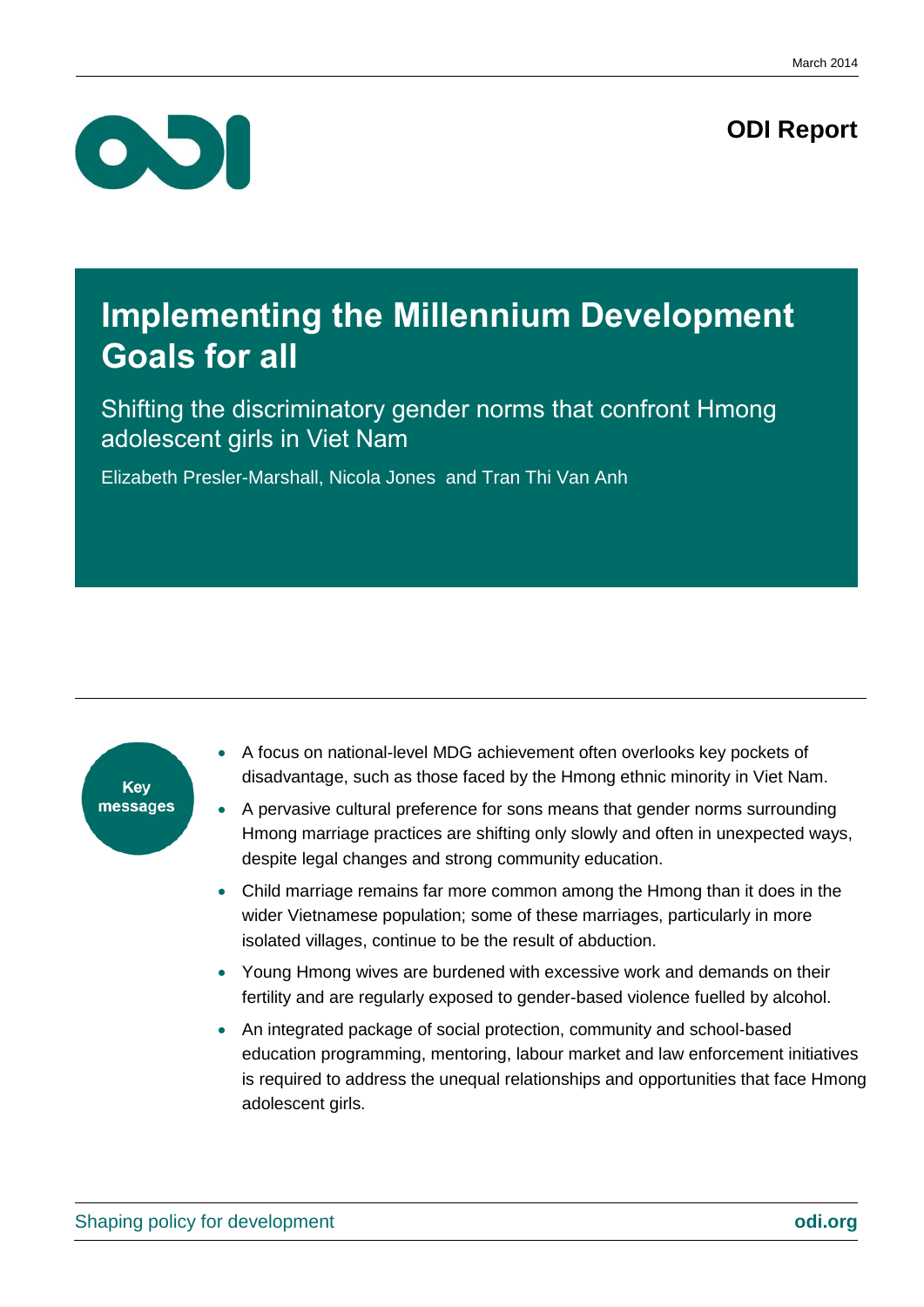# **1 Introduction: Hmong marriage practices limit girls' futures**



*'I hadn't finished my schooling. I didn't want to get married; I wanted to finish my studies, but my husband dragged me away.'* (Adolescent girl, 17)

*'We liked each other; we talked to each other, and then got married.'* (Adolescent girl, 18)

Viet Nam, according to the World Bank, has already met five of its ten Millennium Development Goals (MDGs) and is on track to meet two more before the 2015 deadline.<sup>1</sup> It has, for example, already more than halved its rates of extreme poverty and hunger (MDG1), achieved universal primary education (MDG2) and closed the gender gap in education (MDG3). Indeed, Viet Nam is a regional leader in terms of girls' education and women's participation in both the labour force and politics (MDG3). It has also made huge strides towards meeting MDG5—improving maternal health.

Critical gaps remain, however, with national progress masking the disparities between overall averages and the situation among the country's ethnic minorities. This is particularly true for the Hmong, who, with a population of just over 1 million, are one of Viet Nam's largest ethnic groups. They continue to not only suffer from poverty rates as high as 80%, but to have the lowest average age of marriage and a fertility rate well in excess of double the national average. They are also the only ethnic group with a primary gender gap in excess of 10% and a high school enrolment rate in single digits. Hmong adolescent girls face deeply entrenched gender norms that limit their social value to in their traditional roles as wives and mothers.

Situated at the crossroads of childhood and adulthood, there is a growing recognition of adolescence as a vital stage in the consolidation of any development gains made in childhood in terms of nutrition, education and

<sup>&</sup>lt;sup>1</sup> Viet Nam's poverty rate dropped from nearly 60% in the early 1990s to just over 20% in 2010 (using the World Bank's poverty line) (World Bank, 2013). As of 2012, nearly half of its labour force is female, as are one quarter of its National Assembly—and girls are significantly more likely than boys to attend high school (UN, 2012).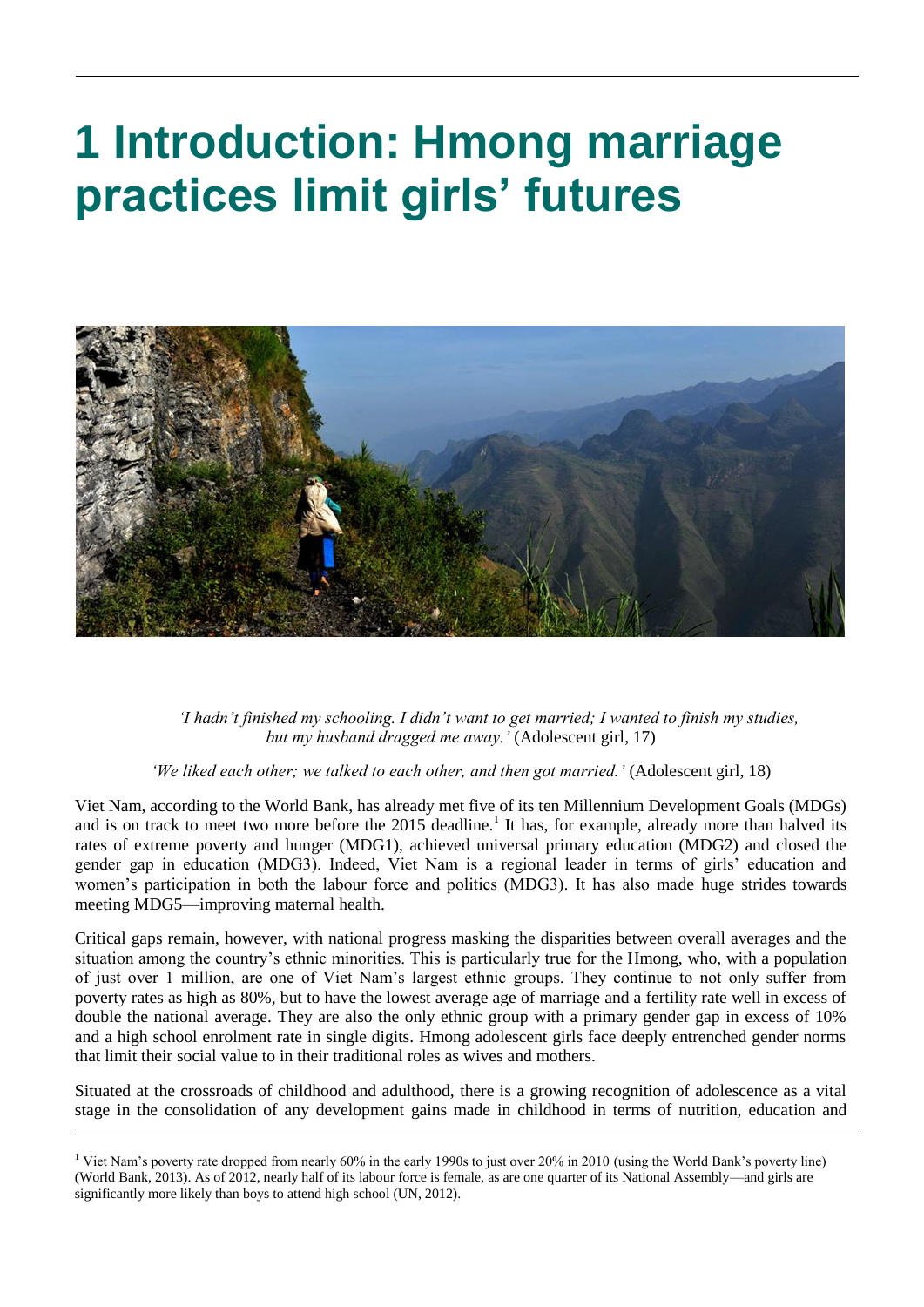health. Adolescent girls in particular, as the future mothers of the next generation, offer a unique opportunity for a double return on investment – the future well-being of their children, as well as themselves. However, the very concept of adolescence as a crucial stage in a girl's life-cycle is relatively new in Viet Nam in general – and among the Hmong in particular.

Largely isolated, geographically by their mountains, and socially by their cultural distinctiveness, it is difficult for adolescents and their parents to imagine a shift in the gender traditions of their ethnic group, 'my Hmong ethnic', even when they are aware that their reality is markedly different from the broader Vietnamese culture. Indeed, there is evidence that shifting and persisting norms are heavily intertwined, with traditional Hmong culture introducing unintended – and surprising – consequences. Similarly, the impact of individual agency does not appear to be clear-cut; girls' who are leading the way on one front are often stubbornly quite traditional on others, even to their own detriment.

This country briefing draws on research from in-depth qualitative work undertaken in 2013 in Ha Giang province, northern Viet Nam, on what drives the shifting and persisting norms surrounding marriage practices within the Hmong community. It looks at how these norms are shaped by individual agency, socio-economic conditions, demographic factors and social institutions and the impacts they have on girls' capacities in terms of education, economics, decision-making, sexual and reproductive health and physical well-being. The briefing concludes with a short reflection on the policy and programming implications for the Government of Viet Nam and its development partners, given the growing recognition that progress towards the MDGs must be measured not just in terms of national averages but in terms of meaningful change for all social groups.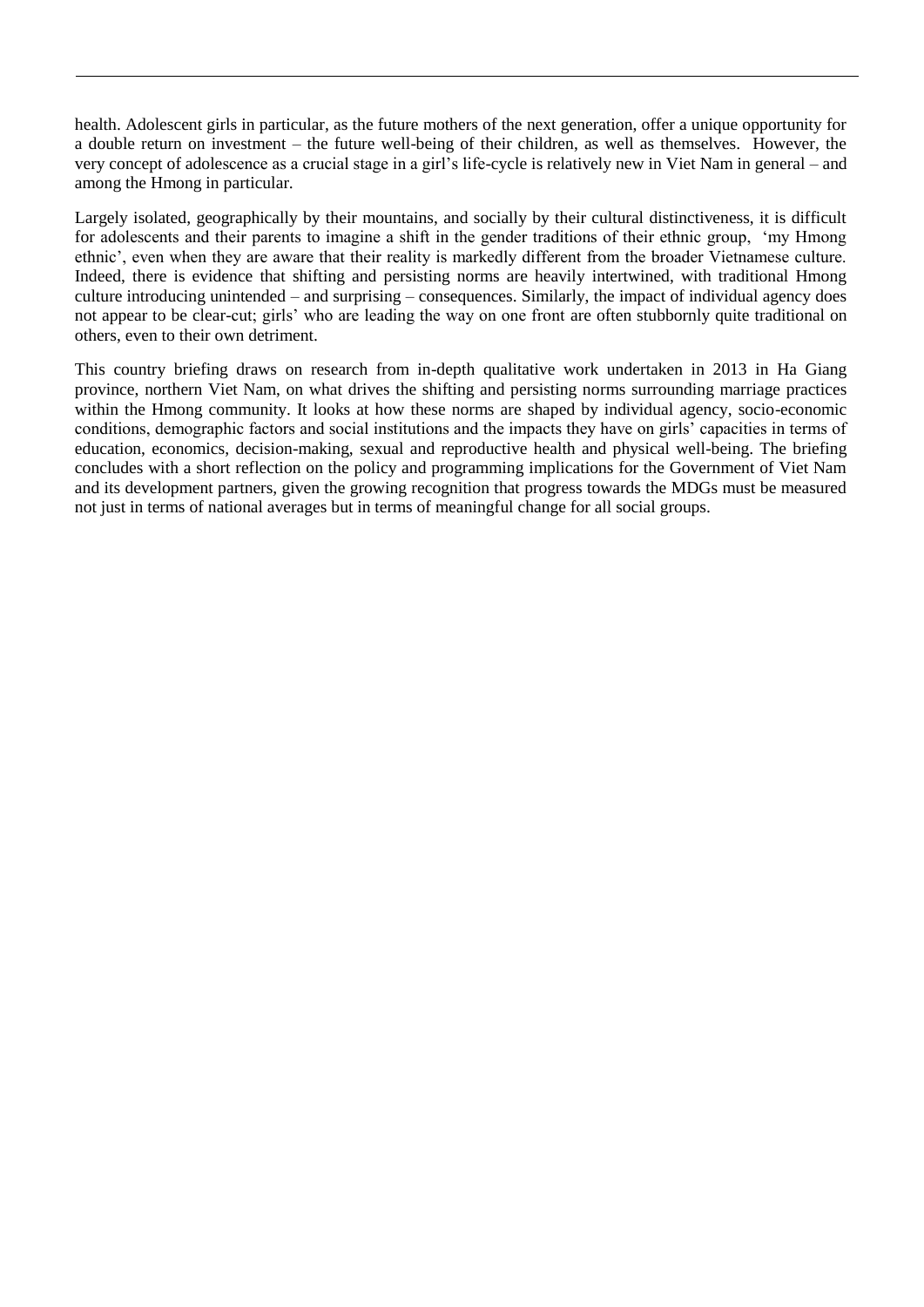# **2 Research study and methodology**



This study is part of a broader multi-country (Ethiopia, Nepal, Uganda, Viet Nam), multi-year initiative funded by the UK Department for International Development (DFID) on gender justice for adolescent girls. In this second year, the Overseas Development Institute (ODI), in partnership with national researchers (the Institute of Family and Gender Studies in Viet Nam), used a common set of research tools adapted to the local context to examine the way in which marriage practices and related social norms limit girls' futures. Small group discussions with adolescents (SGDs) and focus group discussions with adults (FGDs), in single-sex and mixed settings, allowed us to explore common views

and experiences on marriage, gender, adolescence and social norms – and not only how these persist but also how they can be changed. In-depth interviews (IDIs) with key informants (KIs), including younger and older adolescent girls and their brothers, revealed their views on the status of girls and the opportunities and challenges they face in their natal homes, their marital homes and in the wider community. We used intergenerational pairings (involving grandparents, parents and adolescents) (GPs) to explore changes in marriage and gender roles over time and outlier case studies (OCSs) to examine in detail how some girls break the mould while others live lives that resemble those of their grandmothers rather than their peers.

Our primary research took place in Ta Lung commune, in the Meo Vac district of Ha Giang province, near Viet Nam's border with China. The district is recognised as the country's Hmong homeland and is one of its poorest areas. Ta Lung's residents (98% of them Hmong) are, for the most part, Hmong-speaking subsistence farmers and while they are beginning to use motorbikes for transportation, more distant hamlets are still inaccessible to vehicular traffic. Over the past two decades the commune has received various forms of support from national poverty-alleviation programmes, including Programme 135 (which invests in transportation, educational and health infrastructure) and fee waivers for minority students. However, the bulk of this programming appears to be tapering off as Government targeting shifts from all Hmong families to only those who fall below an artificially low poverty threshold.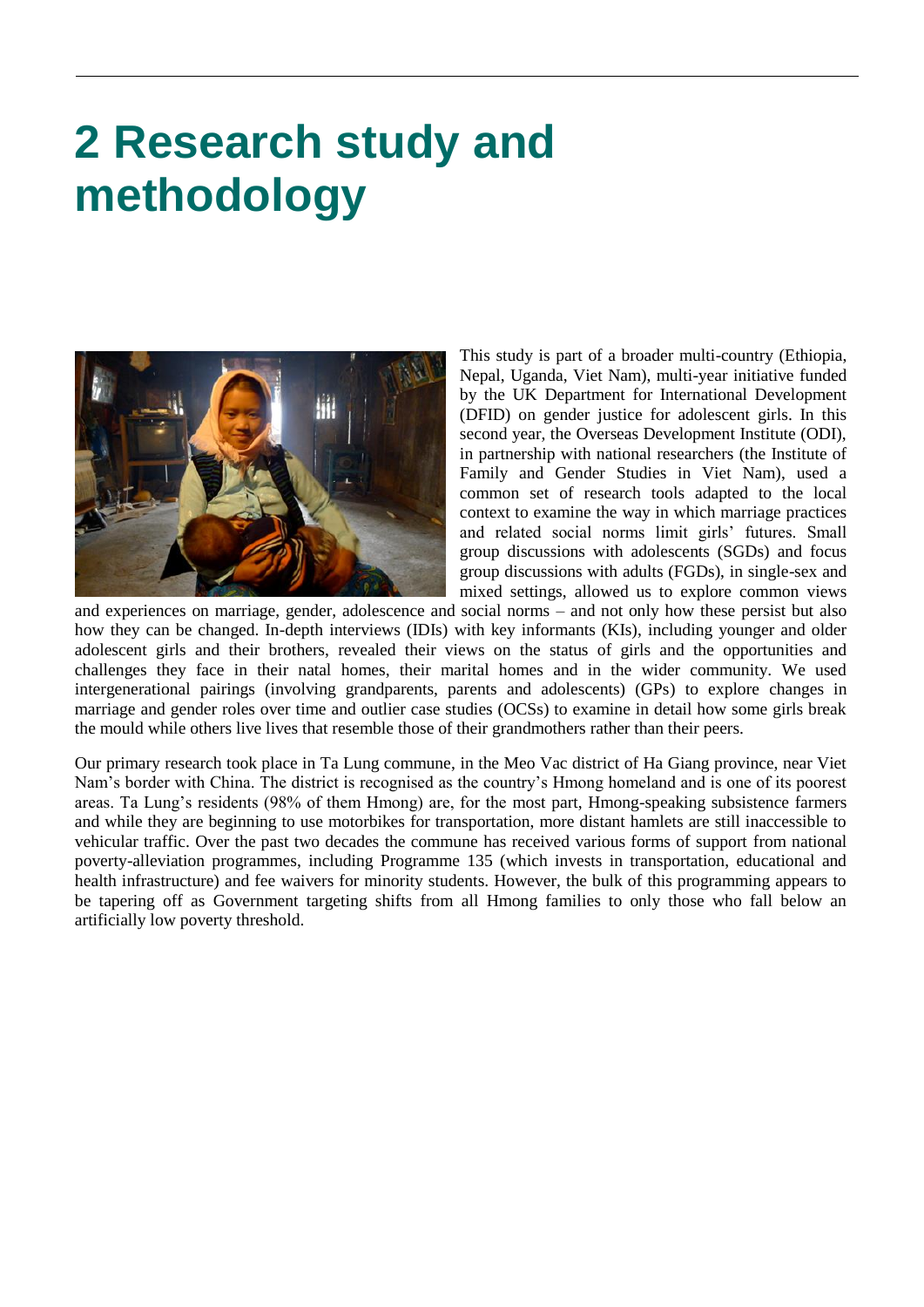# **3 Key findings: Hmong girls continue to be disadvantaged by marriage practices that are shifting slowly and non-linearly**

### **3.1 Marriage**

Hmong marriage practices continue to place a disproportionate burden on girls—both in terms of getting married and being married. Our respondents were agreed that some practices are shifting rapidly while others are more entrenched.

#### **3.1.1 Getting Married**

*'Children choose (partners) themselves. If I didn't like him, I would just go away. My parents couldn't force me.'* (Adolescent girl, 19)

*'The sister and brother wanted me to be their sister in law, so they told their younger brother to kidnap me. They liked me because I was an orphan; I worked harder than other friends who have parents.'* (Adolescent girl, 18)

While our respondents were very clear that these days 'you don't have to look for a husband for your daughter', the only consensus they could come to about the typical age at which girls marry is that the law stipulates 18 (and 20 for boys). Some respondents felt that girls today are marrying later than in the past, primarily because traditional arranged child marriages to cousins have now died out. Others, however, felt that girls are marrying earlier, largely because they have more contact with boys now that they are in school and are not confined so strictly to the home. Triangulating the beliefs of our respondents with the actual ages of the married partners in the families of our respondents, it seems that while most girls marry between the ages of 18 and 20, a very significant proportion marry at 17 - and a handful continue to marry against their will as early as 14.



While there is broad consensus that parents no longer choose their children's partners, this does not necessarily mean that the bride and groom choose each other. It remains unacceptable in the Hmong community for a girl to show any interest in a boy until he has actively pursued her for some time. Indeed, for her to do so would risk her being seen as a 'bad' girl.

Moreover, while boys are far less likely to kidnap their brides today than they were in the past, the youngest brides in our research all reported that they had been forcibly married. Some boys reported that beauty was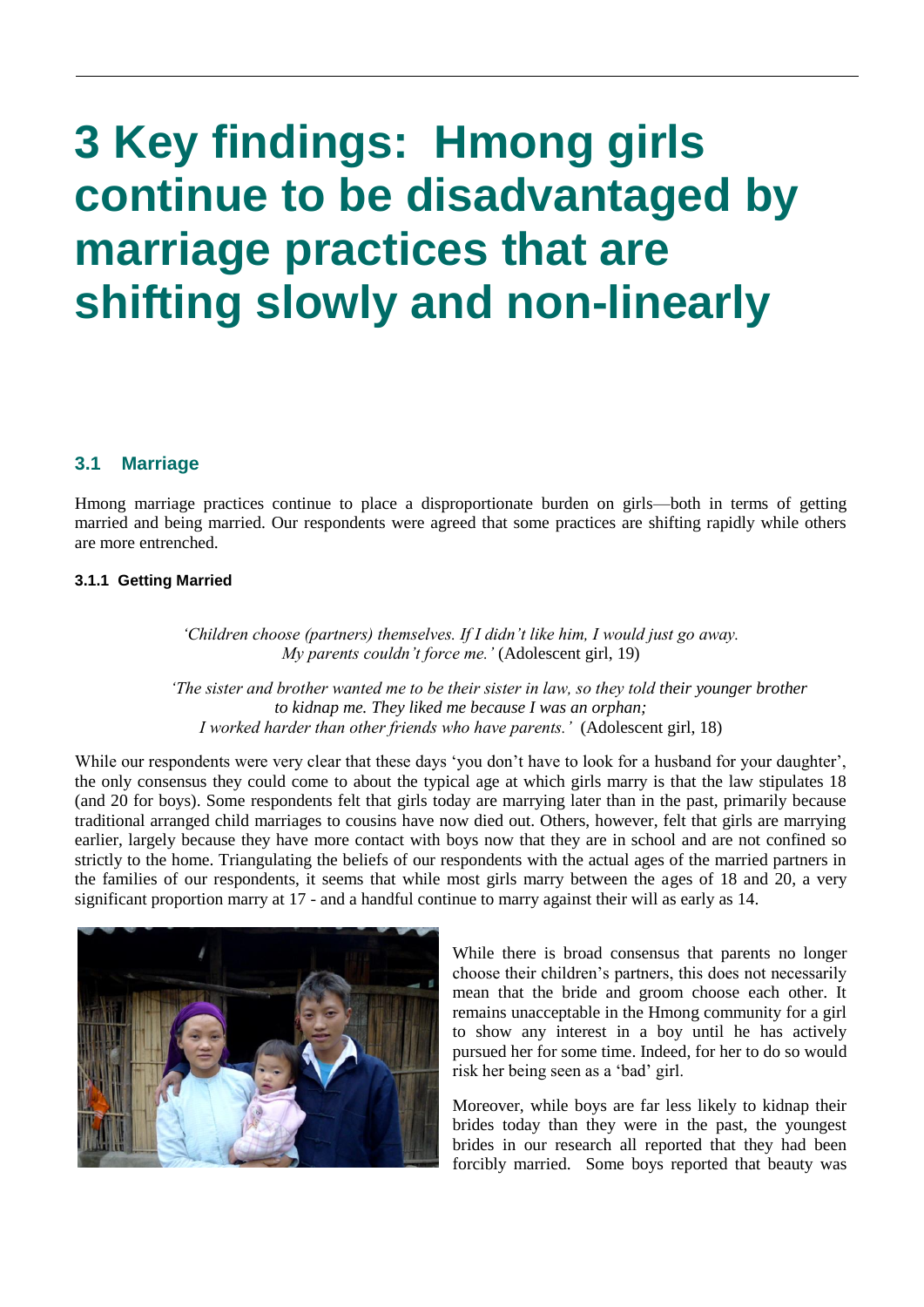important, with girls in 'nice dresses' the most likely to be kidnapped. Most, however, reported that girls who were 'skilful' and 'hard working' were at the greatest risk.

Hmong tradition stipulates that once a girl has spent three days in a boy's house she is married to him. Kidnapped girls told us that they saw no way around this tradition; 'I thought that as a girl, if I entered his house and didn't get married with him, the neighbours would say some bad things about me', explained one 18 yearold married girl. Girls' parents rarely have the chance to intervene as they often only find out about the 'marriage' after it has happened. Even boys' parents, who are culpable in that they are typically asked for permission before a kidnapping, feel relatively powerless in the face of their sons' desires. As one young man noted, 'parents have to listen to their son'—otherwise he 'may eat poisonous leaves to kill himself if she is allowed to go', leaving them without an heir.

#### **3.1.2 Being Married**

The majority of Hmong girls marry voluntarily during late adolescence. Even these girls, however, find that their capacities and opportunities are limited sharply and abruptly by traditional marriage practices. Community consensus regarding what makes a 'good wife' or a 'good husband' (Box 1) explains much about why this is so— a good wife is defined almost exclusively in terms of the work she does for her husband and in-laws while a good husband is merely a man who avoids the worst vices. Young wives are often all too aware that marriage brings to an end any possibility of an independent life. One married 17 year-old girl noted, for example, 'I was a daughter-in-law so I had to bear it, I had to endure hardship and unhappiness.'

#### **Box 1: The 'good' wife versus the 'good' husband through the eyes of Hmong adolescent girls**

- *A good wife should try to do housework to make enough for eating and wearing and then nobody can criticise her.*
- *A good wife knows how to wash her husband's clothes, cooks three meals a day for him.*
- *For a good wife, when friends visit her house, her husband and parents in law may be all drunk, she will let them go to rest early, she will entertain the guest and won't go to rest until all of them go home. That is a good wife.*
- *A good husband must try to help his family and doesn't gamble so much his neighbours have to criticise.*
- *A good husband loves his wife, doesn't drink much wine, doesn't hang around too much, doesn't have love affairs with other women, doesn't gamble.*
- *A good husband knows to think for his wife and children. When he's drunk, he sleeps, he doesn't beat his wife. Such men are very rare*.

The lives of married Hmong women are also defined in terms of fertility. Girls are expected to have children quickly – and many are expected to continue childbearing until they have produced at least one boy. As one man explained, 'for my ethnic people, if 1 or 2 years after marriage, you don't have babies, you have to adopt children.' Indeed, while Viet Nam's overall birth-rate is hovering around replacement level (i.e. two children per woman), Hmong families continue, on average and despite a heavy top-down push for contraception, to be much larger. Among our sample, two families had eight children—with a youngest son. Given the combination of difficult terrain and customs that dictate when a new-born baby may go outside, the vast majority of Hmong women continue to give birth at home, attended only by their mother-in-laws and husbands; both ante-natal and post-natal care are very rare.

Pervasive gender-based violence also continues to threaten the well-being of Hmong wives, with some girls trying to delay marriage in an effort to put off being beaten and some unmarried boys already able to generate entire lists of reasons that would justify them beating their future wives. Noting that harmonious Hmong marriages are very unusual, girls not only *expect* their husbands to be violent, they see the violence as their own fault and as something to be borne in private. One 24 year-old woman, with a  $12<sup>th</sup>$  grade education, said, 'if he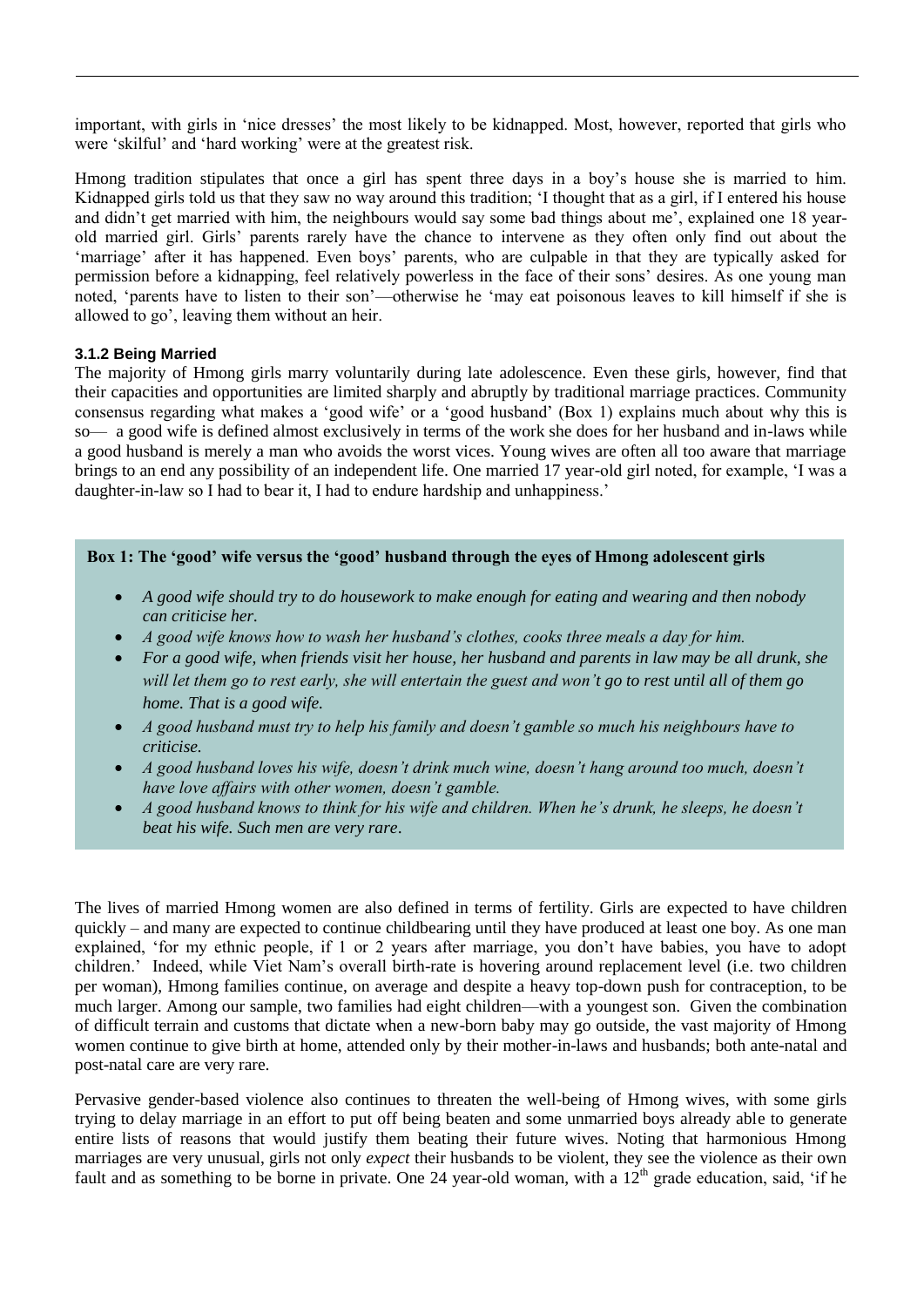raises his hand intending to beat, it is my fault when I am inattentive and speak too much.' An adolescent girl in a SGD added, 'You shouldn't tell anyone, because it is the matter of husband and wife, if you tell someone, they will say that your husband is not good and they will criticise your family.'

### **3.2 Persistent norms, changing norms**



Hmong girls, particularly those in the most remote rural hamlets, are located in a rather singular nexus in terms of norm stability and change. On the one hand, they are growing up in an isolated cultural environment that is unique even within Viet Nam. This works to maintain social norms. On the other hand, because Viet Nam is a one-party state, there is considerable scope for top-down change that has the potential to change actions, if not attitudes, almost overnight. This combination has resulted in significant, uneven and sometimes surprising shifts (Box 2).

#### **Box 2: Uneven shifts in social norms**

Sung Thi Dung is an 18 year-old mother of two whose life highlights the way in which norms are shifting unevenly, with kidnapped child brides unable to resist marriage, but finding unlikely allies in regard to family planning

A paternal orphan who was raised with her younger sister by her maternal grandparents after her mother fled to China to escape a violent second husband, Dung was unable to complete even lower secondary school. Her grandfather tried several times when she was a child to get the commune to support her education, as the family was so poor they were often hungry. Despite backing from the hamlet, however, 'the commune didn't do it' and she was forced to leave school in 7<sup>th</sup> grade. It was only after she left that 'the teachers asked why I didn't go to school and my classmates said that I was an orphan.'

Abducted for marriage at 15, by a 17 year-old boy, Dung reported that her 'grandparents told me that if I got married for two days only and became a soul in their family, if I abandoned the husband's house … I wouldn't live long.' She stayed, even though both she and her grandparents felt that she was far too young for marriage.

Despite its rocky start. Dung is happy with her married life. She and her husband don't quarrel and, unusually, her husband supports family planning. 'He said that our family was poor, so we should limit the children number, son or daughter, to two,' she explained.

Dung's main worry is her children's future. Though they have little land and struggle to feed themselves, Dung reported that that they are 'not listed as a poor household' because 'the [commune] investigation team is not in close touch.' Unfortunately, with recent policy changes stipulating that only children officially designated as 'poor' are eligible, despite their ethnicity, for school fee waivers, it will be difficult for Dung to guarantee her children the full education that she has long valued.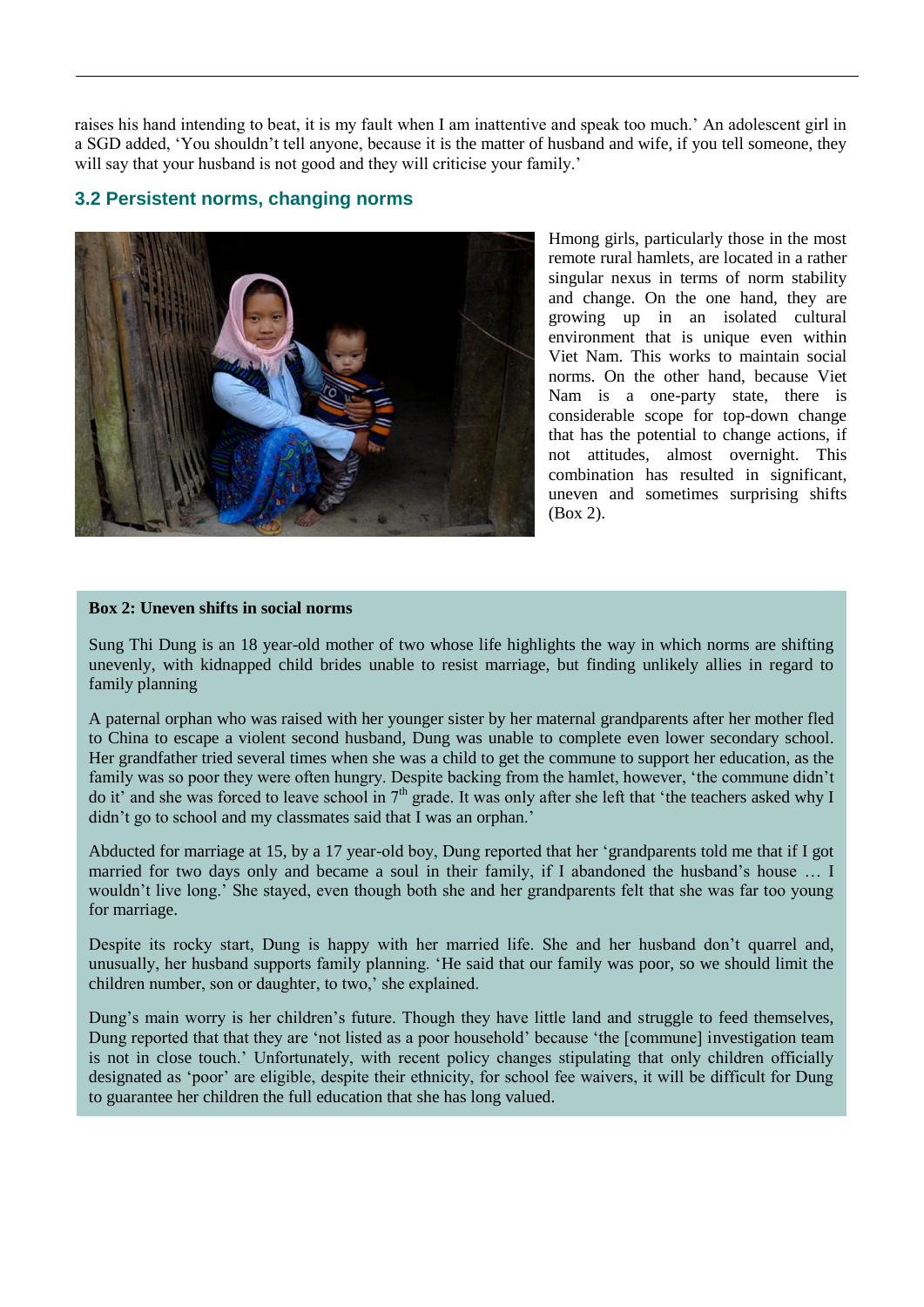#### **3.2.1 What drives change?**

'*After grade 9, I will let her get married, so that the State won't fine me [for early marriage].*' (Mother, GP)

'*If dropping out at the 7th or 8th grade, will be punished. if the family doesn't have money, they will pay with their labour – by doing construction work or carrying rocks or so.'* (Adult in FGD)

Respondents noted that legal changes that outlaw child marriage have had some – and they stressed only 'some' – impact on the age of marriage. While girls cannot marry before 18 and boys before 20, not all communes issue fines, in part because Hmong marriages are still considered a fait accompli once the girl has spent three days in her husband's home. However, heavy community messaging about the advantages of later marriage, specifically that older girls (those 18 or 19) are better able to handle the workload of marriage and bear 'larger and healthier babies', appear to be well understood.

The uptake of education is also driving changes in norms – though the impact of those changes may be less clear cut and positive than initially hoped. The good news is that, while girls continue to be more likely to drop out of school than boys, and some girls still never get to attend school at all, the overwhelming pattern is that all children, girls and boys, now complete  $9<sup>th</sup>$  grade – exactly as the law requires. This is a remarkable transition, given that nearly all of their parents are illiterate, and is due to a confluence of well thought-out policy. First, schooling has been, until this year, completely free for all children in the commune. Second, fines have been imposed on parents who do not send their children to school—with public labour taking the place of money for those families who are too poor to pay. Finally, the commune has carefully crafted messages, convincing parents that those 'who don't let their children go to school… they're irresponsible.' The evidence of genuine norm change in regard to the value of education was confirmed by adolescents, all of whom, without exception, reported that education was the key to a better, less poor, future where the sun 'shines bright always.'

The less positive news is that while keeping children in school until they complete  $9<sup>th</sup>$  grade also keeps the vast majority of the youngest adolescents from getting married, there is some evidence that schooling is encouraging the early marriage of 16 and 17 year olds. As pre-marital sexual relationships are strictly taboo, and marriage is a contract easily made, adults are concerned that some adolescents are choosing to marry school mates as soon as they leave school, particularly those who have been together in boarding schools.

Within the past five years, even the most remote Hmong communities have seen the erosion of their social and geographic isolation. While lower secondary schools remain distant from the homes of many children, requiring a walk of up to an hour and half each way every day, all villages in our study area now have both electricity and mobile phone services and are benefiting from improved footpaths that make it easier to reach not just the centre of the commune, but other communes.

However, this growing engagement with the modern world is also contributing to uneven shifts in the norms that guide people's lives. On the one hand, better ties to markets mean the first-ever opportunities for wage labour among the Hmong, even for girls, who often sell wine and vegetables to make money to buy their own clothes. Several adolescents noted that they were delaying their marriage specifically because they were able to buy things for themselves only while they remained unmarried. Similarly, TV is showing girls a world very different from their own.

On the other hand, most girls are watching romantic dramas, which may well build up unrealistic expectations of married life, and mobile phones are giving them previously unheard of levels of contact with boys, feeding adolescent crushes. Additionally, better roads are giving them more access to the markets that serve as both the hub of Hmong social life and the venue for kidnappings.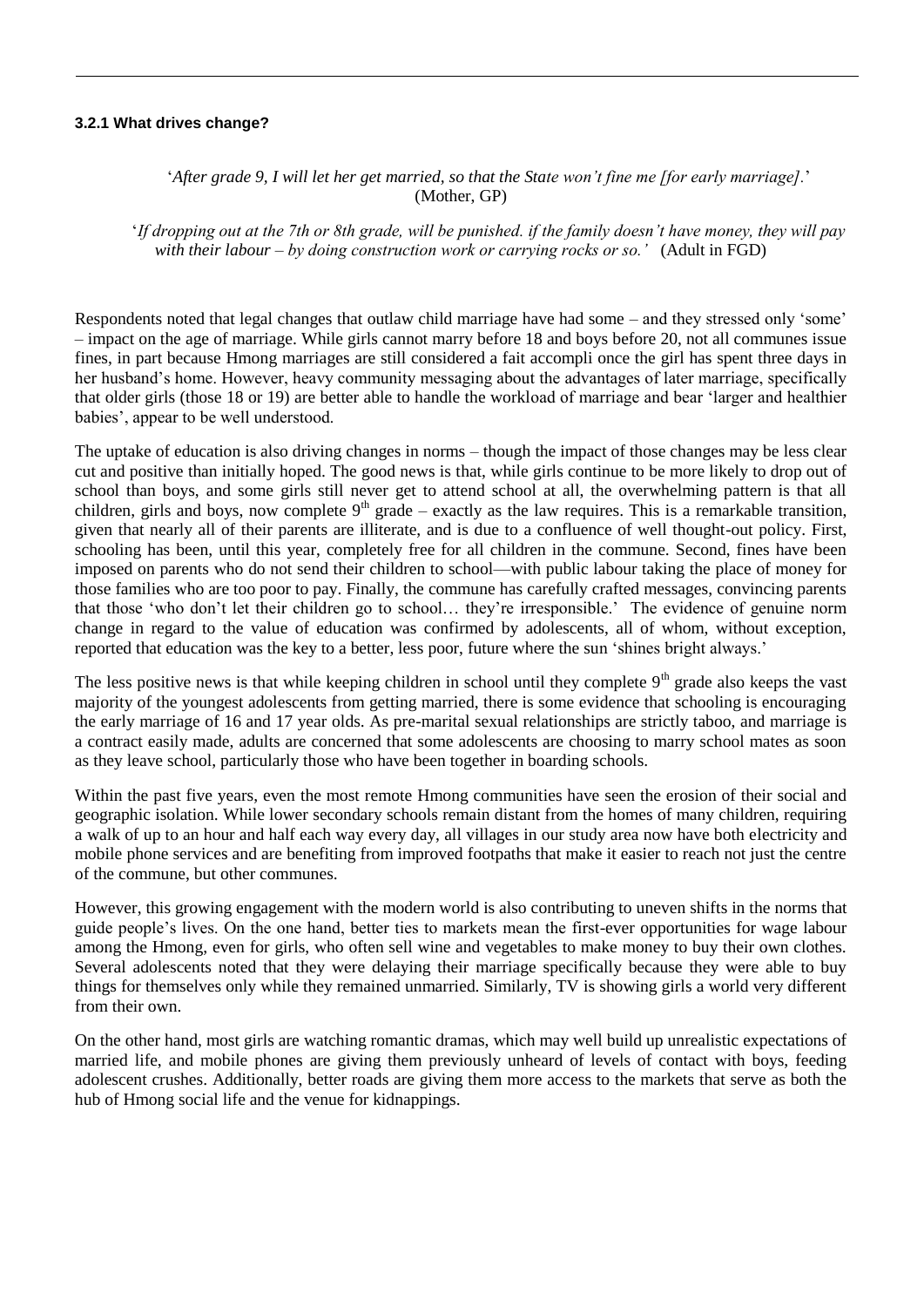Hmong role models, including men who want a different life for their daughters (see Box 3), are also encouraging change. A handful of families, for example, have invested in upper secondary education for their daughters. They not only demonstrate that education is attainable, but as their children take on wage labour and are appointed to official positions, they also model a way out of the hardships inherent in subsistence farming. Respondents noted that the few girls who had completed high school, even though they were unmarried at 21, were 'well spoken.' The community was certain that they would ultimately find husbands who would enable them to lead lives that were not centred on constant physical labour.

#### **Box 3: Men: Overlooked agents of change**

Vang Thi Mai is a 27 year-old mother of two whose life story, marriage and husband are role models for the commune. A paternal orphan, Mai was raised by her alcoholic uncle after her mother's remarriage. Regularly locked outside at night, and forced to work in the fields for hours each day after she returned from school, she was left with no 'time to review my lessons and do homework before going to class the next morning.' Although she was aware 'that I didn't have my parents by my side, so I must study so that I would have a job in the future', she was not allowed to attend upper secondary school.

When she was 18 she married a young man, now a commune official, who had already begun his tertiary education – and her life trajectory took a sharp turn for the better.

Mai and her husband have a remarkably equitable marriage; '"I listen to whatever he says, and he listens to whatever I say,' she reported. Because he is busy working most of the time, it falls to Mai to make the household decisions. 'If I let him decide, he's often out, he's not home;' she explained. 'If I wait for him to decide, maybe it won't be done. I just make decisions myself.'

Mai knows how lucky she is: 'My life, compared to the neighbours, I feel happy.' She and her husband 'don't fight and argue like other people in the village.' Furthermore, when her husband has time off work, 'he goes home to play with the two kids.' Because they share decisions relating to their children, he even bought her a mobile phone 'so that if the kids were sick, I would call him so that he would call home.'

### **3.2.2 What are the barriers to change?**

'*My parents say that I am a girl, so I shouldn't go to school more, the upper secondary school education brings nothing, so they let me stay at home*.' (Adolescent girl in SGD)

'*Without a son, later on when we grow old, we'll be miserable; there will be no one to look after us. We must have a son, so that later on when we grow old and die, when a grave is built for us, a door is made outside the grave*.' (27 year-old OCS)

The reality of Hmong agrarian life plays a key role in maintaining gender norms and marriage practices. Hmong communities continue to be isolated not just from the broader Vietnamese (Kinh) culture, but from the influx of jobs that has transformed the national economy so rapidly. Jobs are nearly non-existent outside the informal economy in the highlands—especially for girls and women. What's more, because today's Hmong families farm in the same way that they always have, given that rocky soil and sparse rainfall restrict agricultural change, farming continues to be very hard work, best left to the young--and requiring as many hands as possible. As one father noted, 'They're most strong during this age, age 16-17; they only

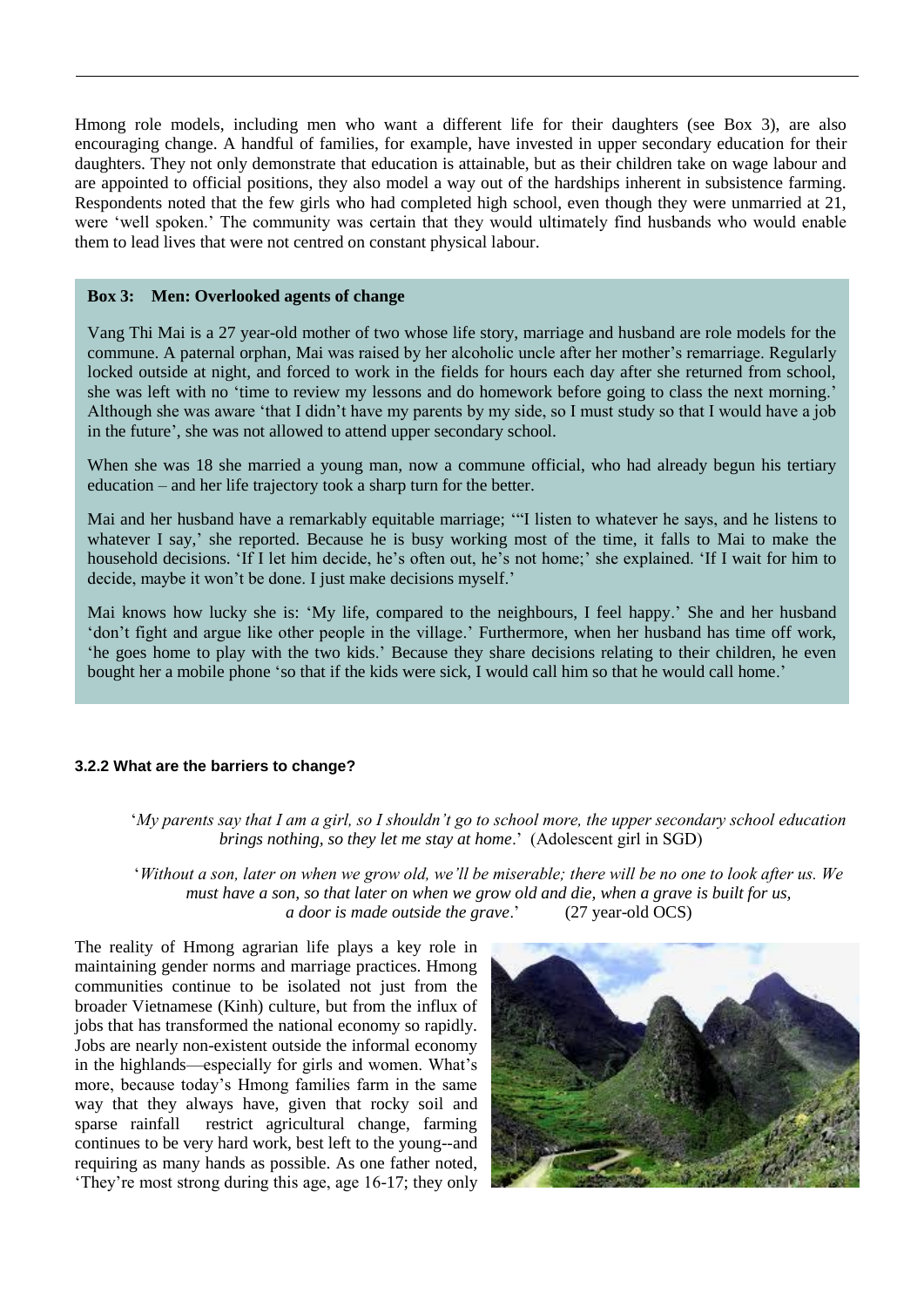have strength during this time; past 20, 25, they're older. They're old and weak then.'

Hmong culture, shaped by this harsh agrarian reality and the food insecurity that has resulted, continues to be the strongest supporter of the status quo –slowing norm change even in the face of top-down legal change. For example, an entrenched preference for sons continues to mould the lives of girls even before they are born: the largest and poorest families tend to be those who have the most daughters as parents pursue their quest for sons. Sons are also prioritised for education and given lighter workloads because, as one father noted, they are 'the breadwinner of the family who will take care of his parents when they get old.' In addition, added a mother, 'when dead, we're ghosts, when hungry, we will look for our sons.'

Girls, on the other hand, are destined to become members of their husbands' families, both physically and spiritually. As a result, they not only receive a smaller share of family resources (education, leisure time and inheritance), but are also more tightly bound by the notion of filial piety. Understanding that their biggest contribution to their parents' well-being is their short-term labour in their natal homes, girls leave school when they are told to leave school, work when they are told to work and do their best to shield their mothers from any emotional distress, even when that means they have no one with whom to share their dreams and worries.

One 20 year-old woman explained, 'I think my mother is working very hard at home already. Now suddenly if I bring more burden to her, I think it will be very hard for her.' This physical and emotional isolation, coupled with a diet of romantic movies, may, as mentioned above, lead some to accept early marriage when it is proposed. It also may encourage early fertility, as married women reported that the love of one's children is one of the few up-sides to marriage other than better food security.

Hmong girls and women are also acutely aware of the social pressures that encourage conformity with traditional norms and practices. Girls take 'pride' in being 'diligent'; as one in an SGD observed, 'we feel comfortable when obeying parents.' They understand that non-marital relationships are strictly taboo, particularly for girls, and that were they to break the rule that 'no girl is to like a guy first', they may find their marriage options limited by the court of public opinion, as their neighbours say, 'this girl is this and that, I won't marry her.' Because Hmong tradition stipulates that the spirit of a girl belongs to her husband's family after three days of co-residence, girls – and their parents – are worried that they will be seen as divorced, and totally unmarriageable, if they attempt to walk away from a kidnapping. They are also 'afraid of being criticized by the neighbours around my house' if they do not marry on time – or if they speak out on gender-based violence.

The continued social and geographical isolation of the Hmong people lies at the root of much of the stability of their discriminatory cultural norms. This is the first generation to have had formal education and even now it is extremely rare for any child, but particularly girls, to attend secondary school, which is expensive and necessitates boarding in Meo Vac town (for most villages another hour's journey past the commune centre). While some other ethnic groups in Viet Nam migrate regularly to earn the cash that is lacking in their home communities, migration from Ta Lung is almost non-existent, given its sheer remoteness, the mismatch of skills between its inhabitants and the needs of the larger economy and, most critically, the centrality of Hmong cultural identity. Furthermore, while local role models exist, they remain very rare. Importantly, there are no Hmong teachers in the hamlets in which we worked and most respondents seemed to have clearly delineated in their minds what was possible for Hmong versus non-Hmong people.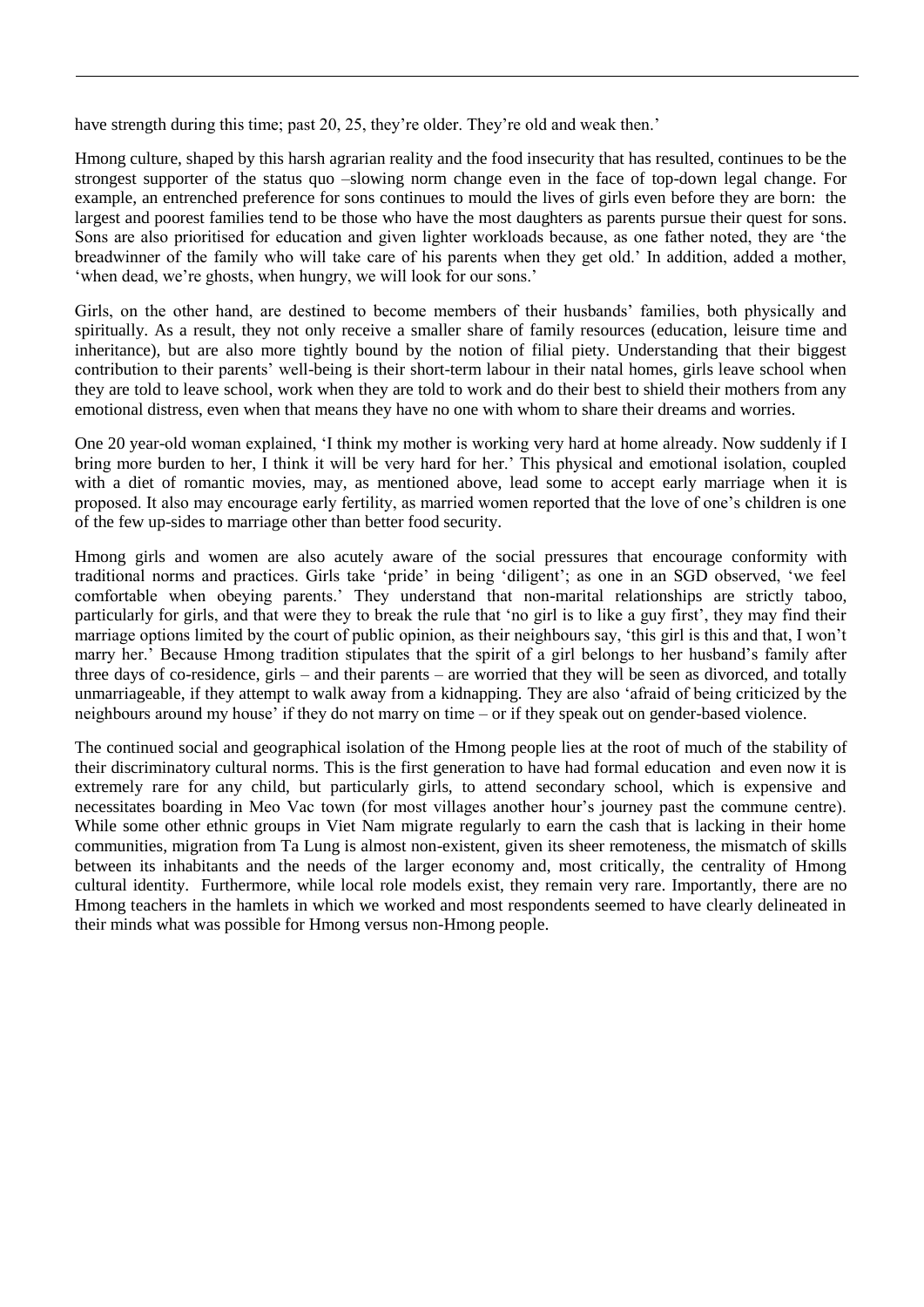## **4 Policy and programme implications**

The persistence of discriminatory gender norms continues to place severe restrictions on the lives of Hmong girls. Few have the opportunity to complete secondary school, even though many would very much like to follow in the footsteps of their teachers—becoming the local role models that are seen by our key informants as the key to moving towards an educational tipping point. Officials have gone out of their way to promote the political and economic participation of Hmong women, and indeed convinced one of our case studies (OCSs) to stand for election to the District Assembly on the strength of her intelligence and her ability to speak Vietnamese. Most women, however, are too trapped by their domestic responsibilities – and limited by their lack of fluency in Vietnamese – to take on the roles in the larger community that might promote more equitable decision-making at home. Traditional marriage practices continue to reinforce the gender inequality that permeates the Hmong culture and limits girls' options. Whether they are married too young and against their will or voluntarily as young adults, the vast majority of Hmong women are unable to control their own fertility or keep themselves safe – let alone step far enough outside of their traditional roles to meet their own emotional and social needs.

Given the remarkably 'sticky' nature of gender norms – and the ways in which change is working, in some cases, to actually reinforce traditional marriage patterns – it is vital that policy and programming are tailored with care to reflect Hmong realities. Certainly, there is more space for top-down initiatives than there is in many countries, given the political structure in Viet Nam, but evidence suggests that without tailoring the fit between law and culture, uptake is likely to be at best fitful and slow. Based on our respondents' stories, our research suggests that the following policy and programming priorities need to be considered if MDG achievement for all – including the most disadvantaged adolescent girls – is to become a reality.

- **Ensure continued and expanded support to attend school**. There has been a remarkably fast and thorough educational transition in Viet Nam to seeing the completion of  $9<sup>th</sup>$  grade as the new 'normal'. That said, this transition is at grave risk, according to key informants, with the Government's new educational policy, which has taken fee waivers away from Hmong children who are not officially 'poor'. Given that the poverty line in Viet Nam is extremely low by international standards, and that the line that separates poor and not-poor households is all but invisible in northern Ha Giang province, commune leaders are concerned that their hard-won efforts to get all children into school will soon be unravelled. This would be short-sighted, given that educating today's adolescent girls though secondary school has, according to key informants, the potential to snowball throughout the Hmong community as girls return home to teach younger cohorts. Girls, unlike boys, very often expressed a strong desire to attend secondary school and listed the financial and opportunity costs to their parents as key barriers.
- **Incentivise and monitor better enforcement of national laws on the age of marriage.** Because of the way in which Hmong marriages are carried out, fines are rarely issued and young couples can easily avoid detection by simply not applying for a marriage certificate until they reach legal age. Given the sensitivity of Hmong parents to educational fines, if an age-related intervention point can be agreed upon, it seems likely that strict fines may help reduce the number of early marriages.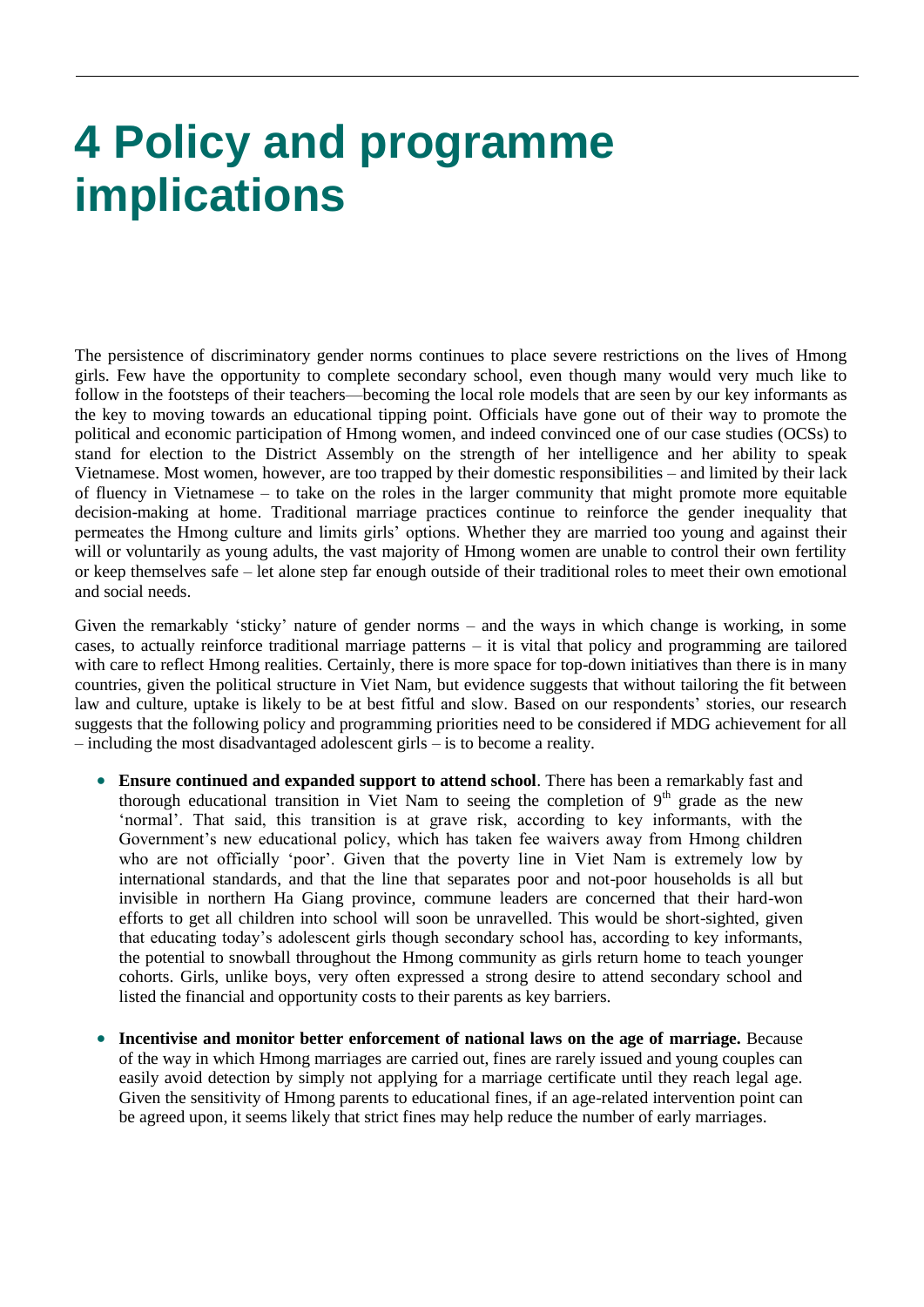- **Invest in employment opportunities that could capitalise on Hmong uniqueness and skills**. It is difficult to step outside a culture based so robustly on agrarian realities. That said, given the geographic isolation of the Hmong homeland, and the already growing tourism industry, it may be wise for the Government to invest more heavily in the infrastructure and advertising that could bring more opportunities – and cash – to Hmong communities. This could include environmental and cultural tourism initiatives.
- **Encourage progressive role models for adolescents**. Both girls and boys need to see more of what they *could* be – beyond the movie stars they watch on TV. Key informants noted that the more remote hamlets have never sent a girl to secondary school or proposed a candidate, male or female, for commune office. While girls noted that their non-Hmong teachers are inspirational, most adolescents are unable to conceive that – as Hmong – their own lives could differ significantly from those of their parents. Initiatives could include educational programming, visits to university campuses in urban centres and girls clubs where role models could be invited to talk.
- **Invest in sexual and reproductive health education for non-married young people**. Girls and boys have far more opportunities to interact with one another than their parents did at the same age; they do not, however, have access to any more sexual or reproductive health (SRH) information, as pre-marital sexual activity is strictly taboo and even adolescents believe that it would be inappropriate for them to understand the nature of marital relations. Given that the only solution, so far, is for parents to allow their children to marry at too young an age, better SRH information seems advisable, including written materials in the Hmong language that adolescents can read in private.
- **Support victims of gender-based violence**. Given the pervasiveness of drunken violence and the shame felt by women who are caught in its web, it is vital that the Women's Union and other mass organisations address more directly what girls and young women can do to keep themselves safe. It is also vital that men and boys learn about new forms and practices of masculinity, through awareness-raising and education initiatives led by professionals who have experience in working sensitively with boys and men.
- **Promote educational programming in schools and communities to eliminate marriage by abduction**. Boys need to hear that 'kidnapping' is never an acceptable way to find a wife, with messages emphasising that happier wives – older girls who can make their own choices – ultimately mean happier husbands. Boys' parents need incentives to be steered away from condoning kidnappings, most successful would likely be fines imposed by hamlet or commune authorities. Girls (through schools) and their parents (through mass organisations such as the Women's Union or Fatherland Front) need to be taught that they need not be voiceless victims and that an unwanted marriage is always an illegal marriage.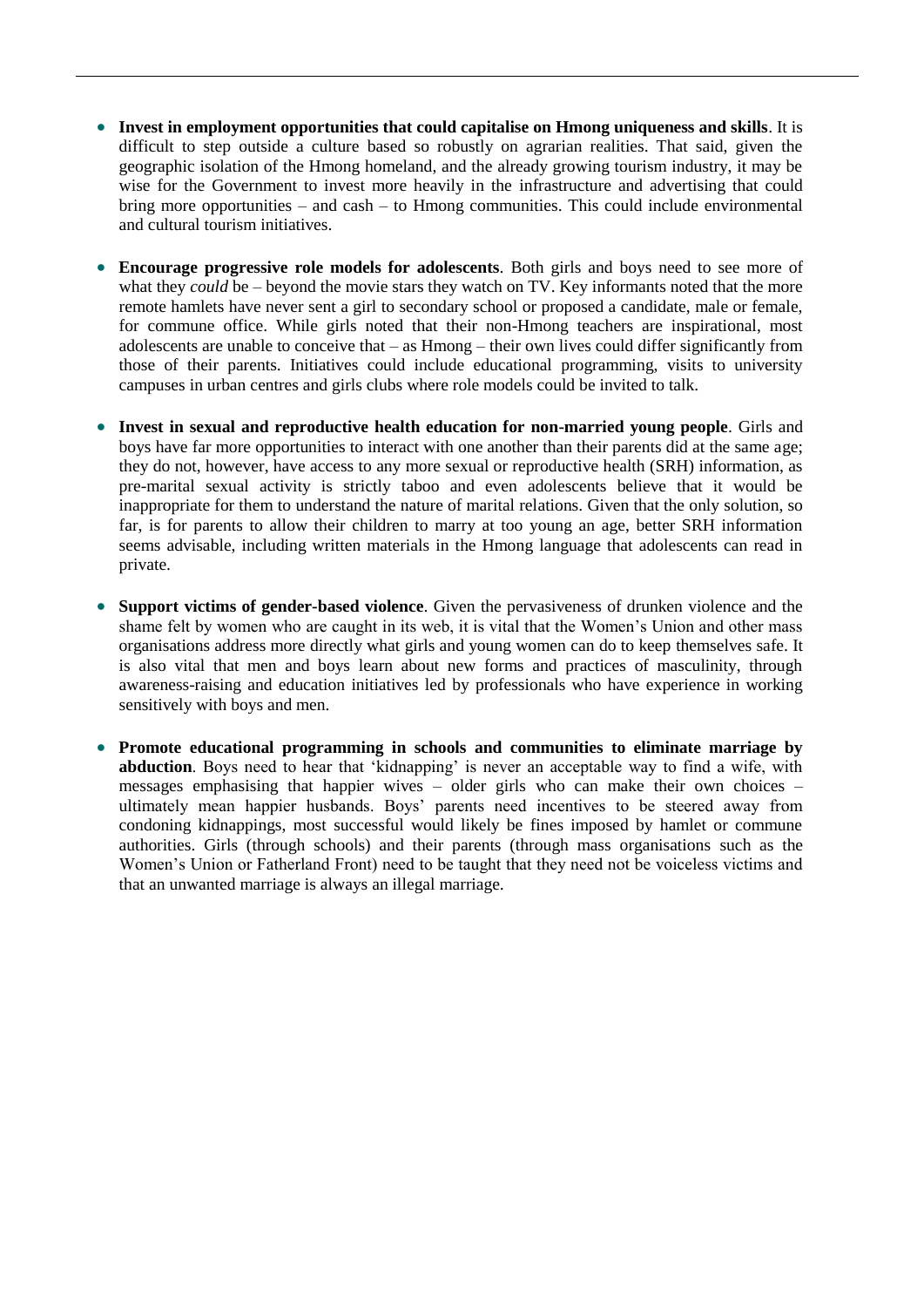## **Selected references**

- Jones, N., Presler-Marshall, E. and Tran T. V.A (2013) 'Double jeopardy: How gendered social norms and ethnicity intersect to shape the lives of adolescent Hmong girls in Viet Nam'. London: Overseas Development Institute. Available from: [http://www.odi.org.uk/sites/odi.org.uk/files/odi-assets/publications](http://www.odi.org.uk/sites/odi.org.uk/files/odi-assets/publications-opinion-files/8823.pdf)[opinion-files/8823.pdf](http://www.odi.org.uk/sites/odi.org.uk/files/odi-assets/publications-opinion-files/8823.pdf)
- Marcus, R. (2014) 'Gender justice for adolescent girls: understanding processes of change in gender norms: towards a conceptual framework for Phase 2'. London: Overseas Development Institute. Forthcoming and will be available from: [http://www.odi.org.uk/projects/2590-discrimination-social-institutions-girls-young](http://www.odi.org.uk/projects/2590-discrimination-social-institutions-girls-young-women-adolescence)[women-adolescence](http://www.odi.org.uk/projects/2590-discrimination-social-institutions-girls-young-women-adolescence)
- UN (2012) 'Achieving the MDGs with Equity. MDG 3: Promote Gender Equality and Empower Women'. Available from: [http://www.un.org.vn/images/stories/MDGs/2012/MDG\\_3.pdf](http://www.un.org.vn/images/stories/MDGs/2012/MDG_3.pdf)
- UNFPA (2011) Ethnic groups in Viet Nam: An analysis of key indicators from the 2009 Viet Nam Population and Housing Census. Available from: [http://unfpa.org/webdav/site/vietnam/shared/Publications%202011/Ethnic\\_Group\\_ENG.pdf](http://unfpa.org/webdav/site/vietnam/shared/Publications%202011/Ethnic_Group_ENG.pdf)
- World Bank (2010) 'Qualitative Global Assessment: Gender Perceptions in Vietnam'. Background Paper for the World Development Report 2012. Washington D.C.: World Bank.
- World Bank (2013) 2012 Vietnam poverty assessment: well begun, not yet done Vietnam's remarkable progress on poverty reduction and the emerging challenges. Washington D.C.: World Bank.